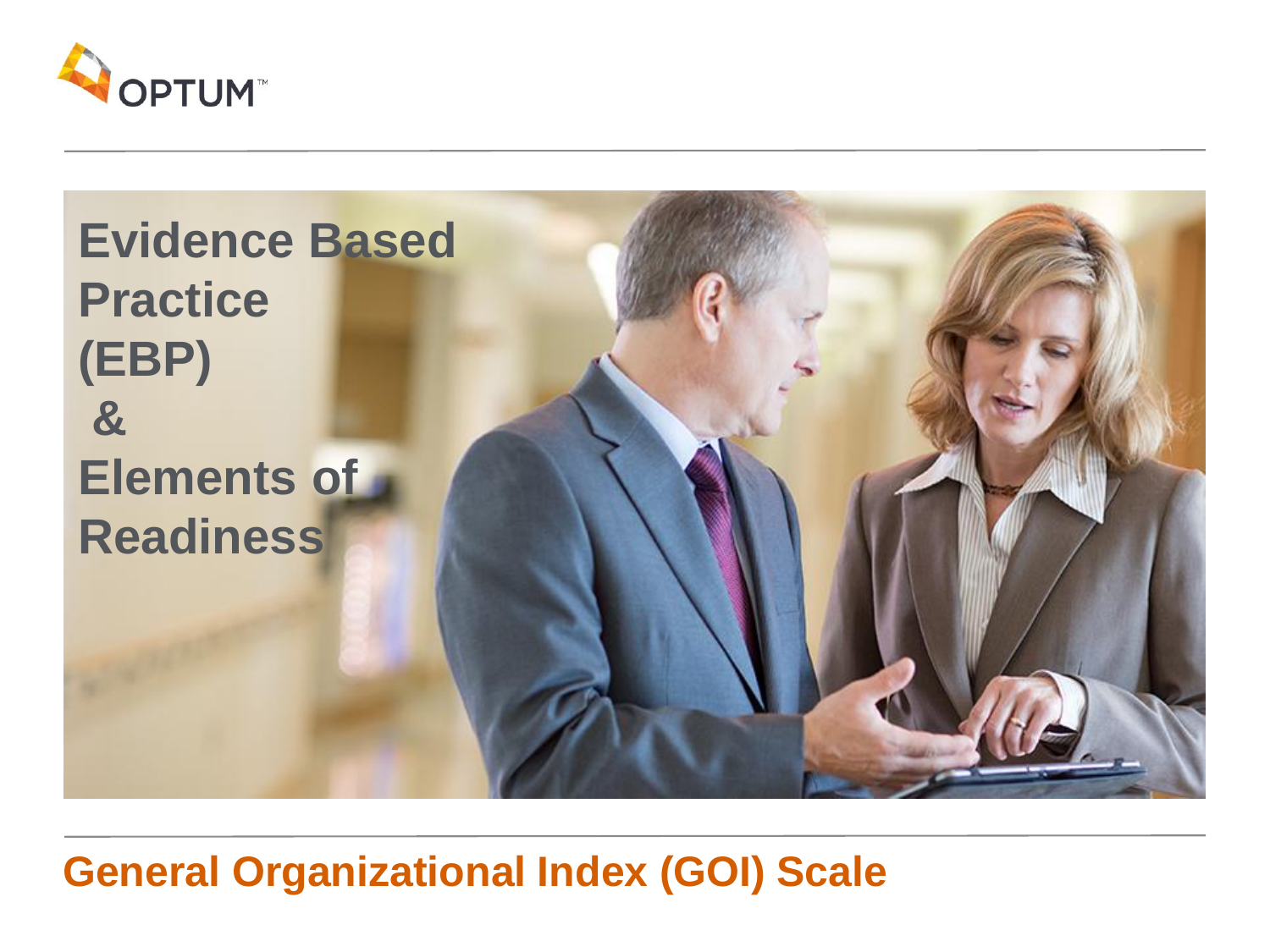# **Presentation Goals**

- What is an Evidence Based Practice (EBP) ?
- Why are EBPs relevant?
- What is the General Organizational Index (GOI)?
- How does the GOI relate to EBP?
- Where to go from here?



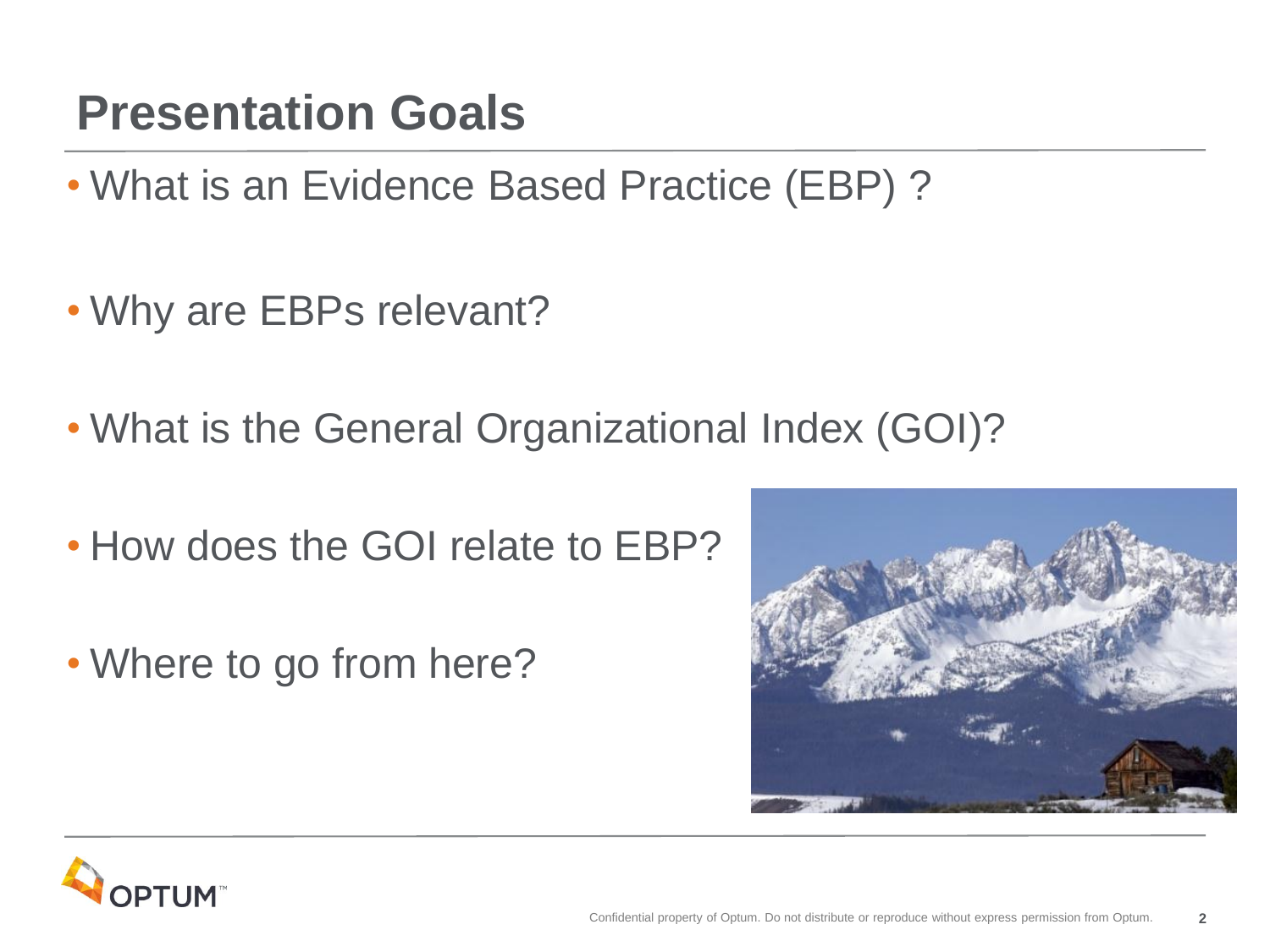# **Principles for Consideration:**

- The path to using EBPs: Defining Concepts
	- A Process not an Event
	- Communication in the interest of effectiveness and clinical impact
	- Operational obstacles and conceptual hurdles
- Knowing where you started
	- Using key references to get oriented
	- Self assessments and the beginning
- Clinical Endeavors and Change
	- − Practice, Practice, Practice……Practice



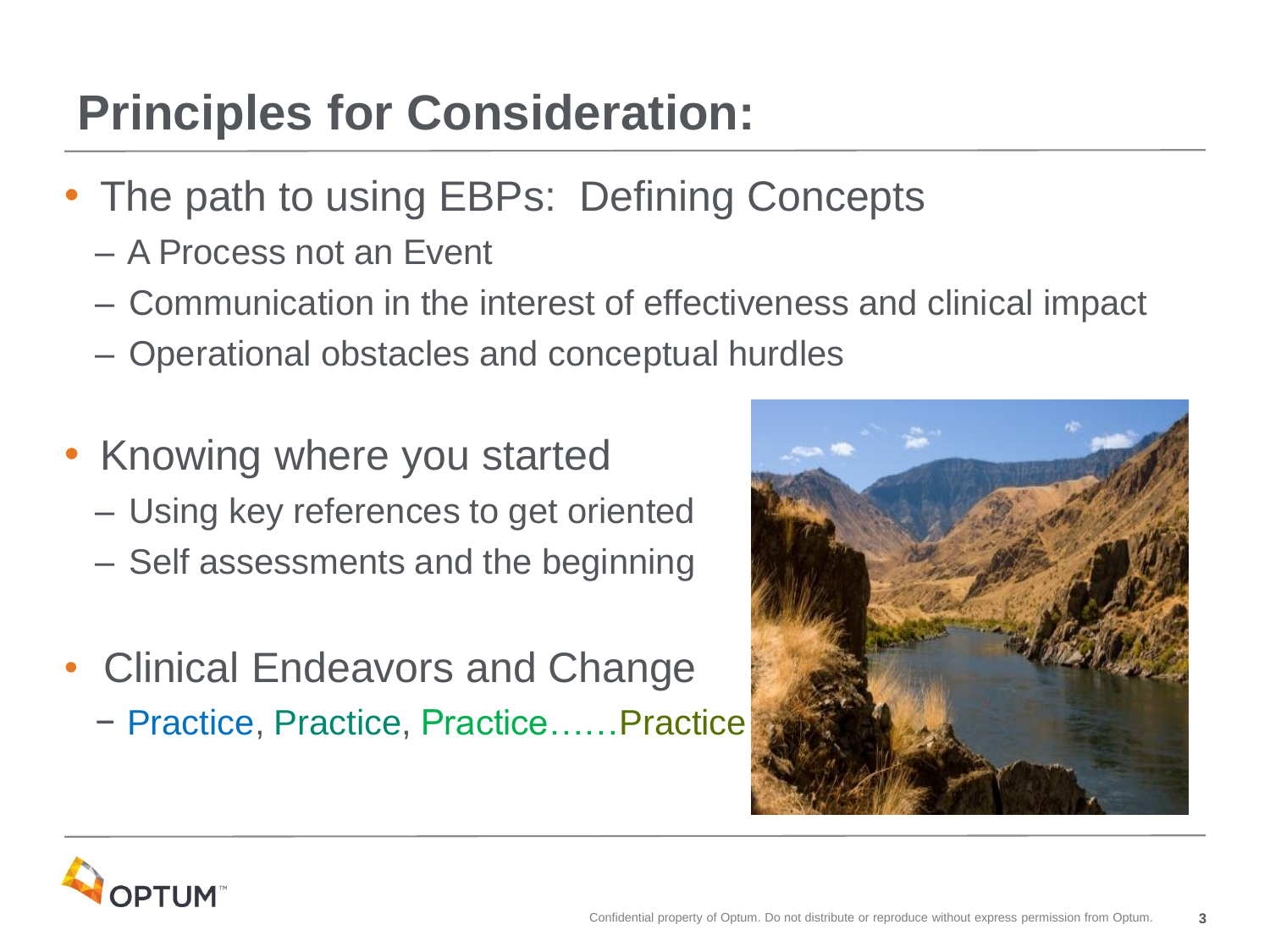# **The Route Taken: "Why Start Here?"**

- Level setting on the ideas of Evidence Based Practices
- •Introducing the General Organizational Index Scale



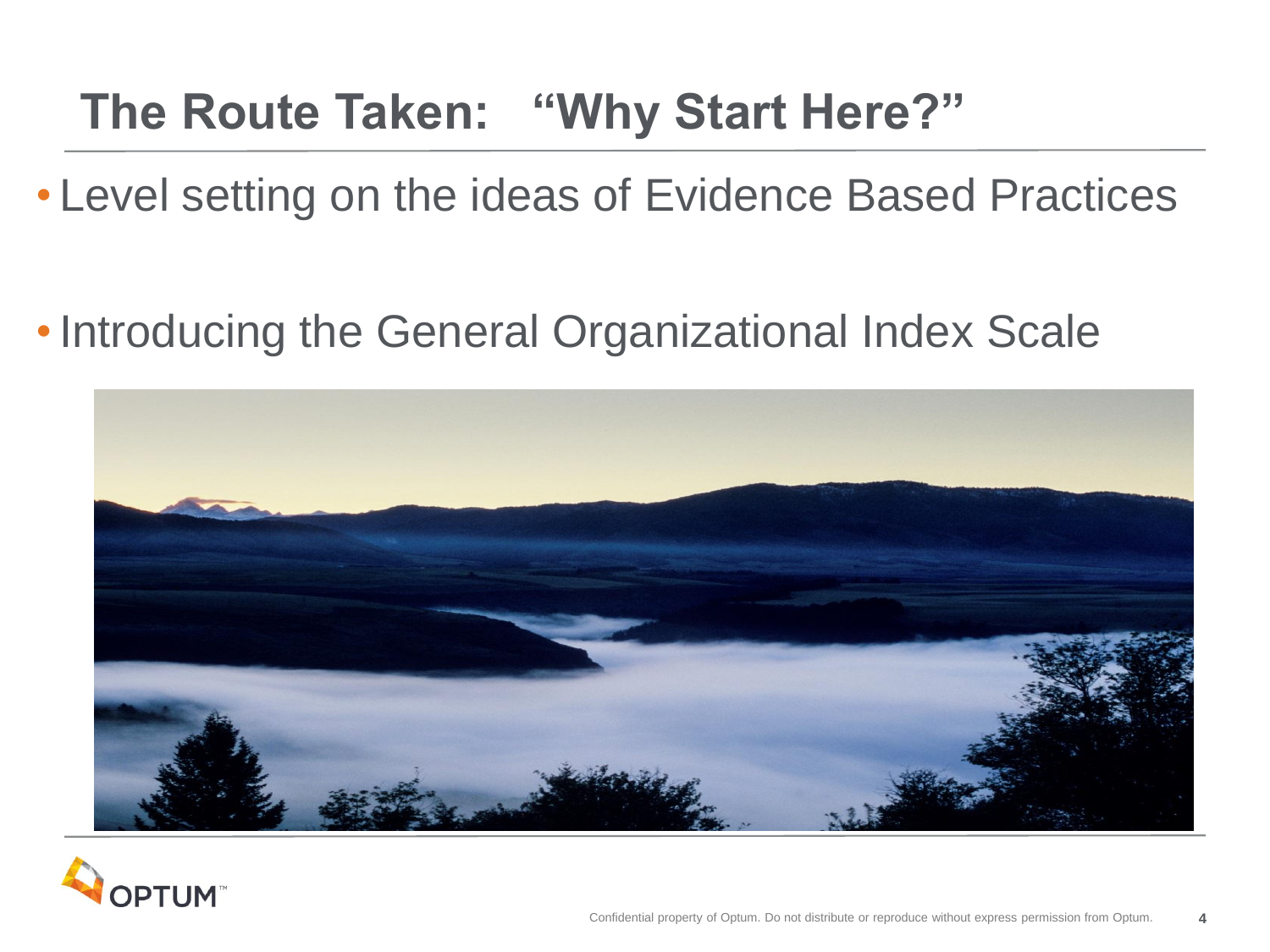# **Evidence Based Practices: Definitions**

As defined by the Institute of Medicine:

"the integration of the best research evidence with clinical expertise and patient values" (IOM, 2001)

• As defined by the American Psychological Association:

"Evidence-based practice in psychology (EBPP) is the integration of the best available research with clinical expertise in the context of patient characteristics, culture, and preferences.

• SAMHSA defines EBP with a three staged criteria and four guidelines: *(continued next slide)*

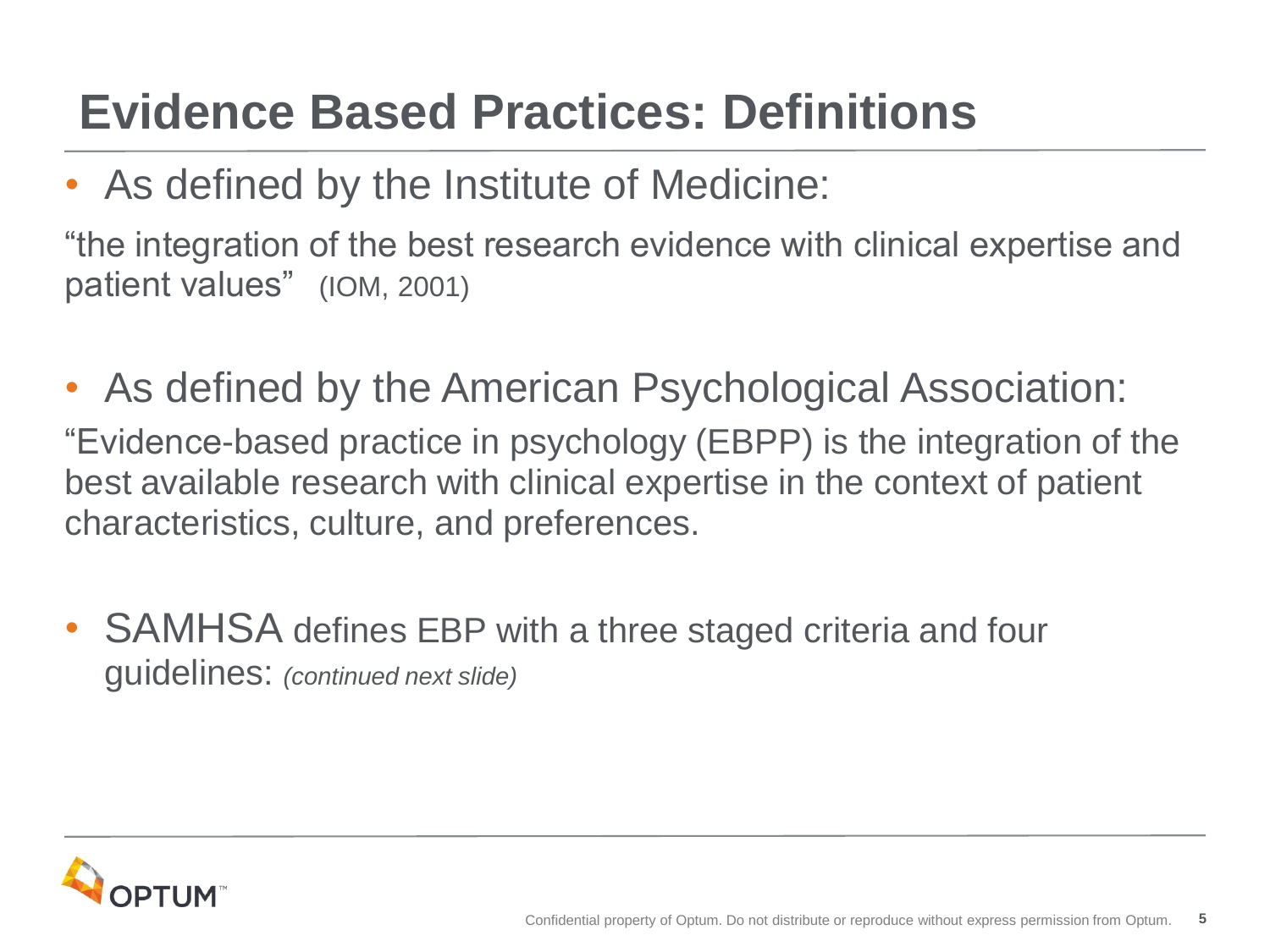#### **Evidence Based Practices: Criteria**

As defined by SAMHSA when meeting one or more of three criteria and in accordance with four guidelines:

| <b>Category #1</b> | The intervention is included in Federal registries of evidence-based<br>interventions; OR                                                                                                                                                                                                                                                                |
|--------------------|----------------------------------------------------------------------------------------------------------------------------------------------------------------------------------------------------------------------------------------------------------------------------------------------------------------------------------------------------------|
| <b>Category #2</b> | The intervention is reported (with positive effects on the primary targeted<br>outcome) in peer-reviewed journals; OR                                                                                                                                                                                                                                    |
| Category #3        | • The intervention has documented evidence of effectiveness, based on<br>guidelines developed by SAMHSA/CSAP and/or the state, tribe or jurisdiction.<br>Documented evidence should be implemented in accordance with four<br>recommended guidelines, all of which should be followed. These guidelines<br>include the following: (continued next slide) |

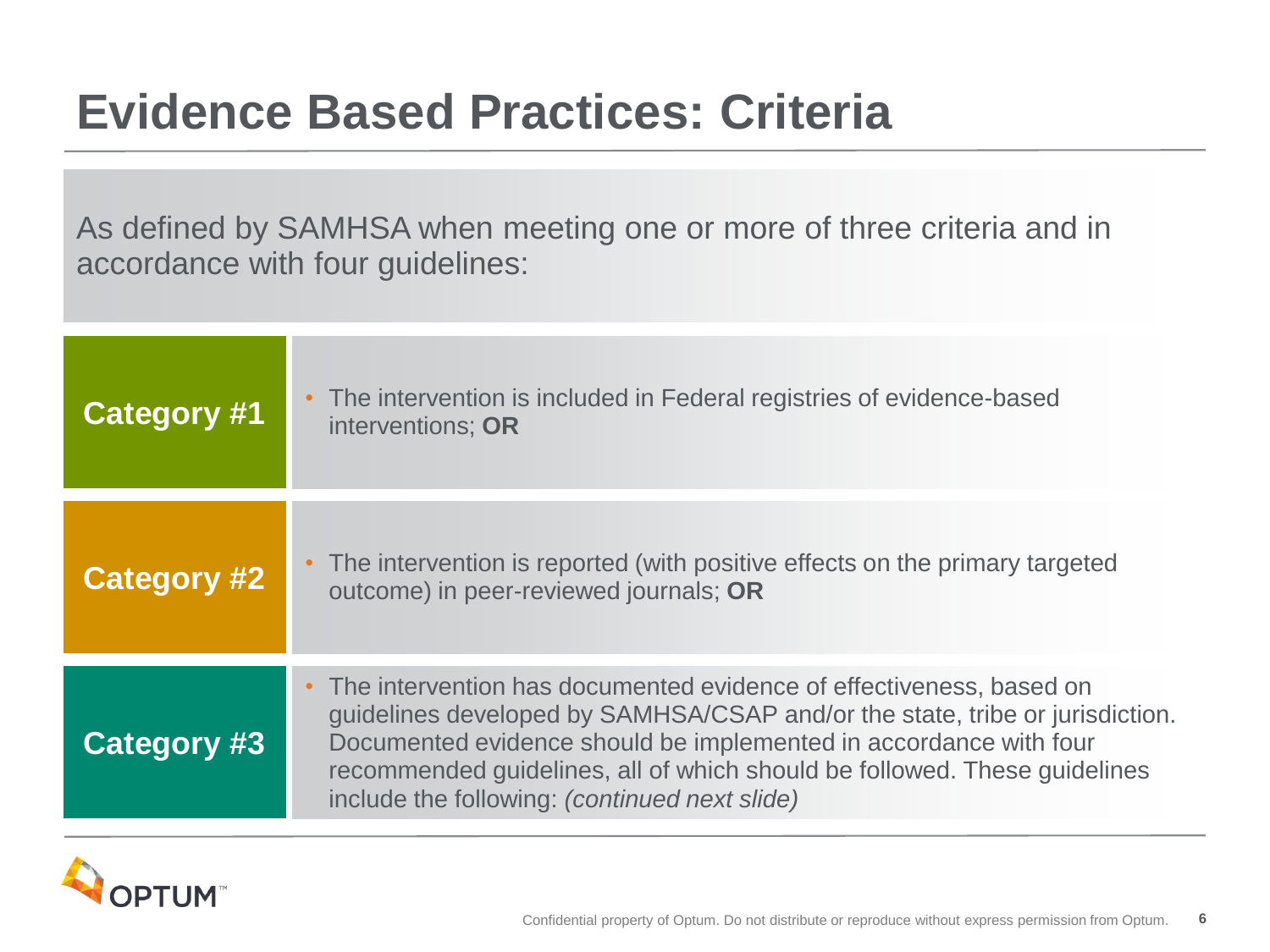#### **Evidence Based Practices: Four Guidelines**





officials from law enforcement and education sectors or

indigenous cultures.

elders within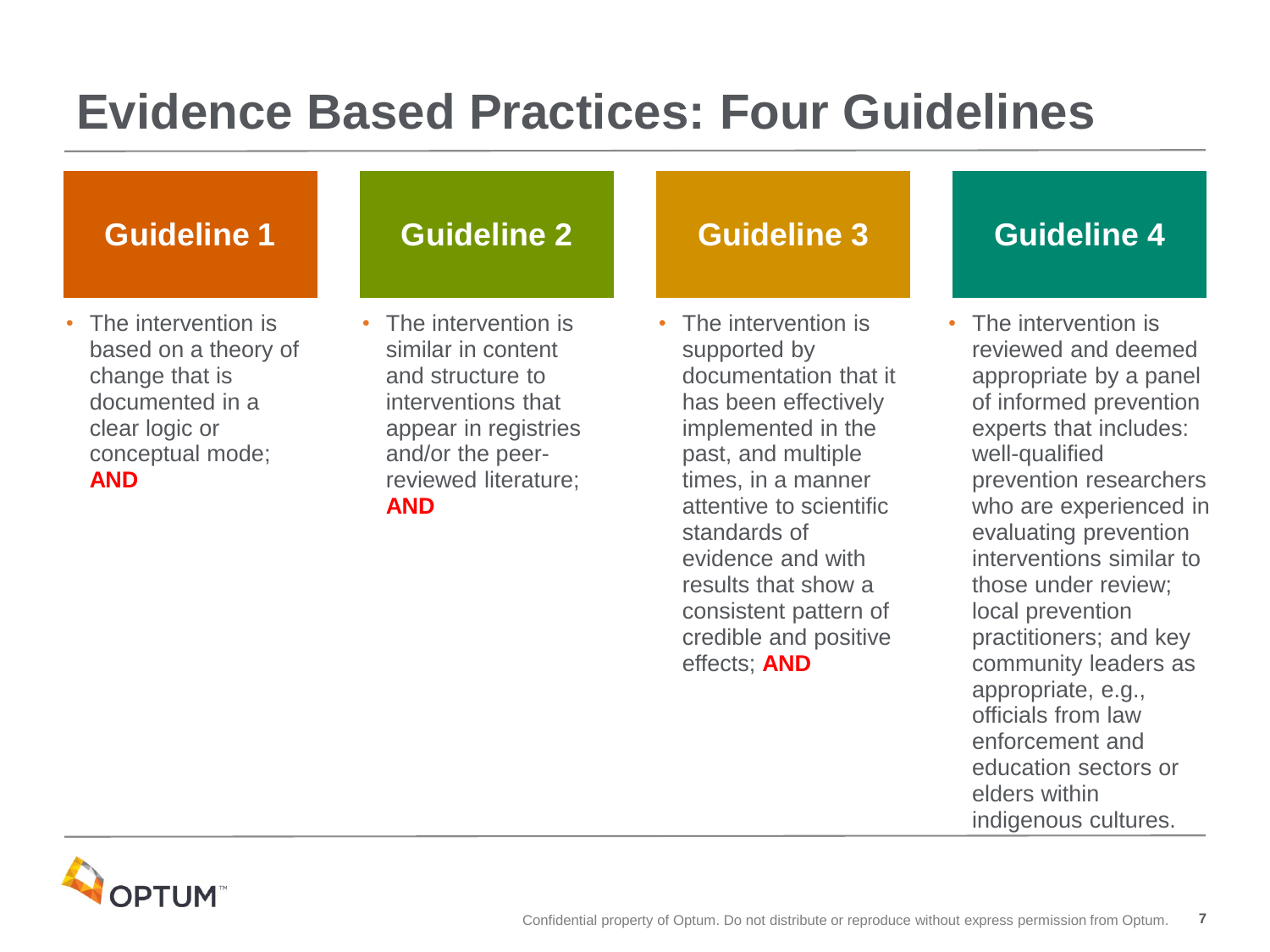# **Evidence Based Practices: "Short Course"**

- Trends within healthcare were evidenced in the 1980's that suggested an increasing emphasis on accountability and the consumer's right to be involved with care.
- Mental health care providers and consumers were also seeking parity with medical care in the context of third party coverage for services.
- Payor sources (Federal agencies, Insurance providers, Legislatures, etc.) were also seeking a better way of knowing how resources were being used and what interventions actually worked best.
- Over the next 25 years, changes in law, research and practice resulted in increasing interest in those interventions that yielded more consistent results within specified groups of consumers.
- Currently, there are many publically and privately funded resources for identifying EBPs and their applicability to consumer and treatment agency needs for service provision:
	- **Substance Abuse and Mental Health Services Administration (SAMHSA)**
	- **American Psychological Association (APA)**
	- **American Psychiatric Association (APA)**
	- **National Institute of Health (NIH)**

*(continued next slide)*

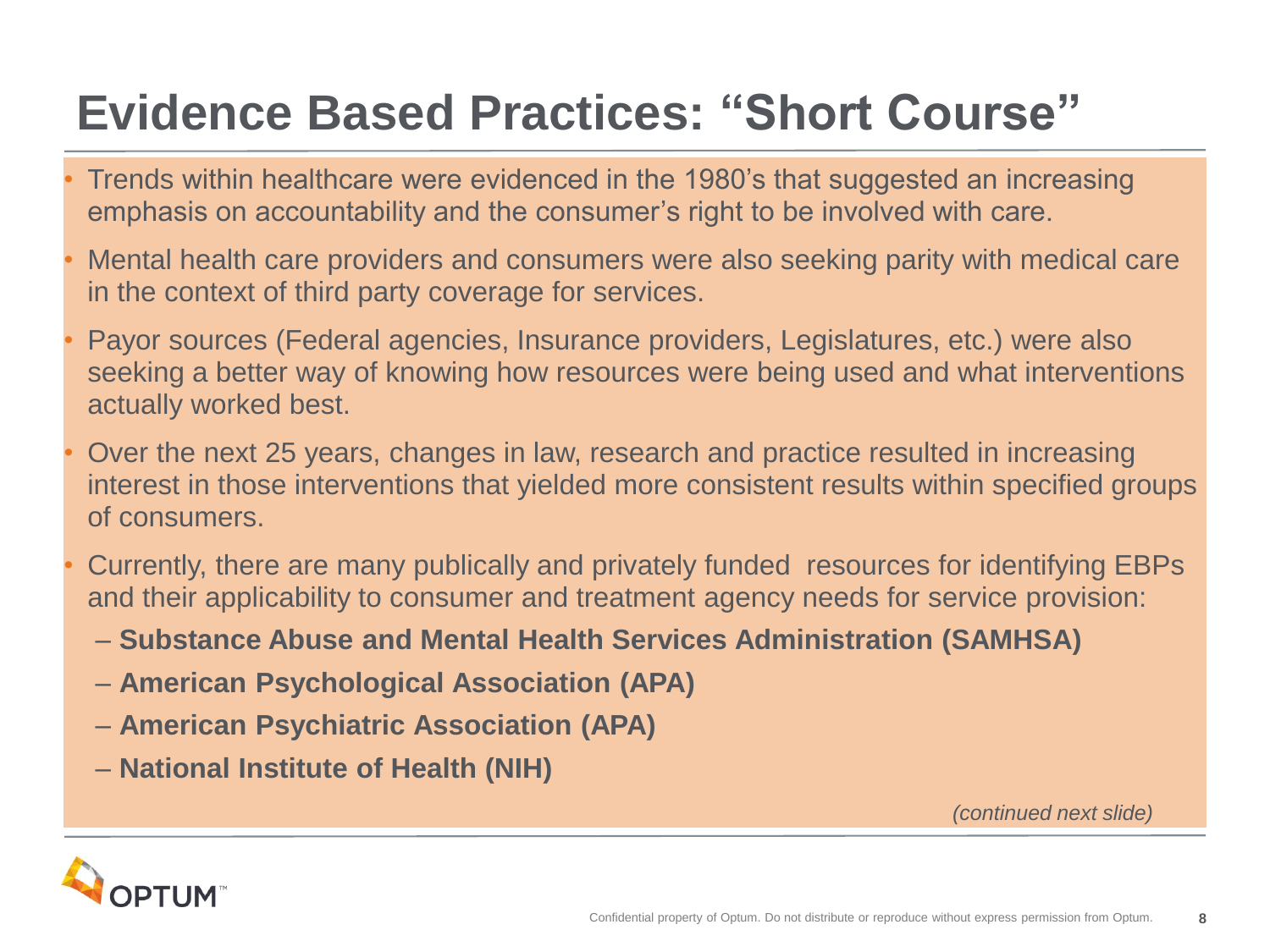# **Evidence Based Practices: "Short Course"**

- Increased availability of treatment information has brought about a better understanding, by consumers and providers, of the roles taken in the process of service delivery.
- Considerations for the use of EBPs have also expanded due to an emerging awareness that change is not only possible but can consistently be expected within the spectrum of mental health concerns.
- Within the context of clinician and agency practices a number of relevant considerations exist for implementing EBPs:
	- **Clinical Reasons**
	- **Financial Reasons**
	- **Quality Reasons**
	- **Administrative Reasons**
	- **Policy Reasons**



(Turning Knowledge into Practice, 2003)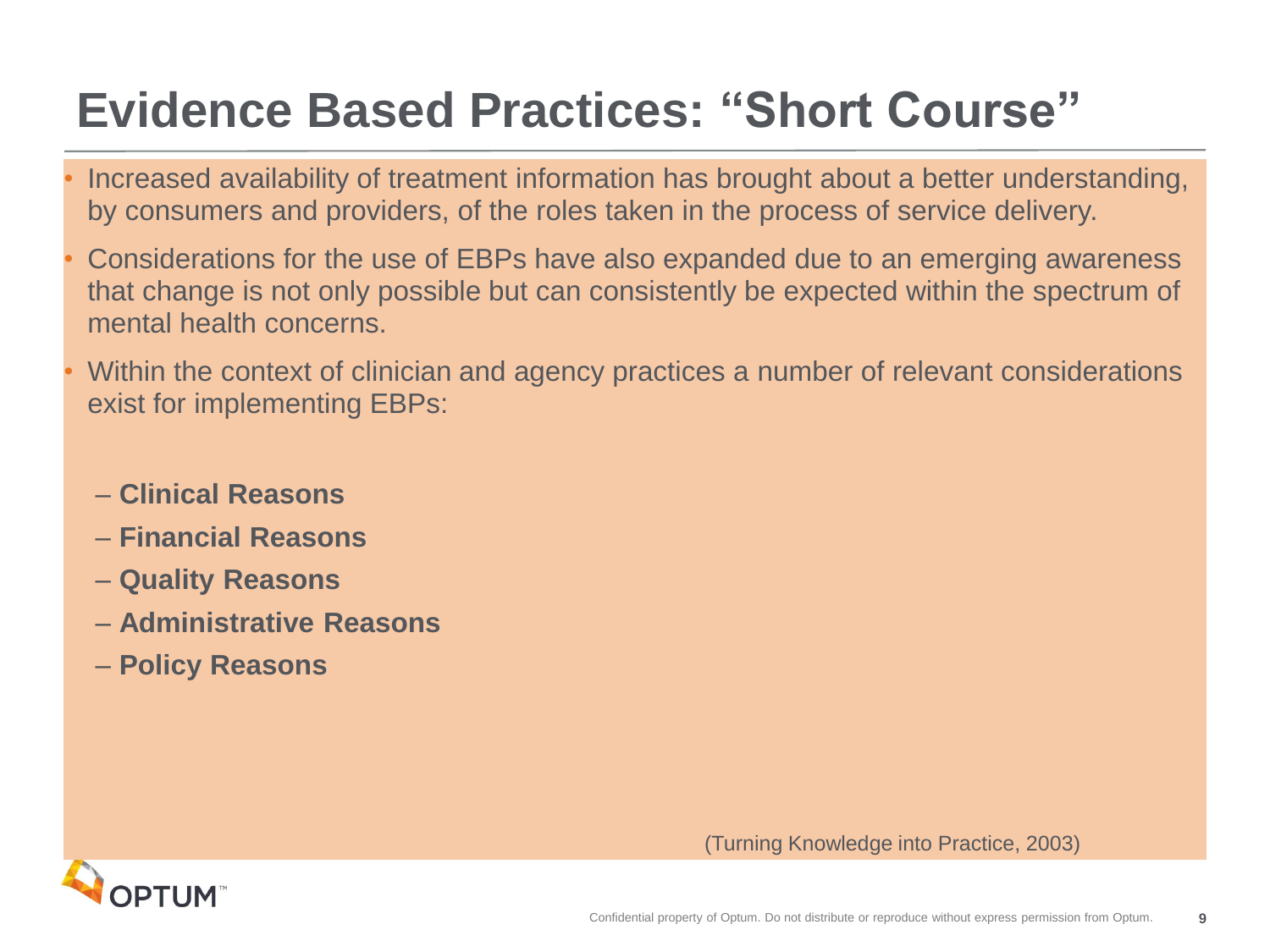#### **EBP's: What are the Benefits?**

- Enables an agency to provide improved customer service
- Results in an agency's increased profile for excellence and yields improved market share
- Provides better outcomes with more consistent results
- Agencies using EBPs in combination with the points from above are more sought out by customers and referral sources

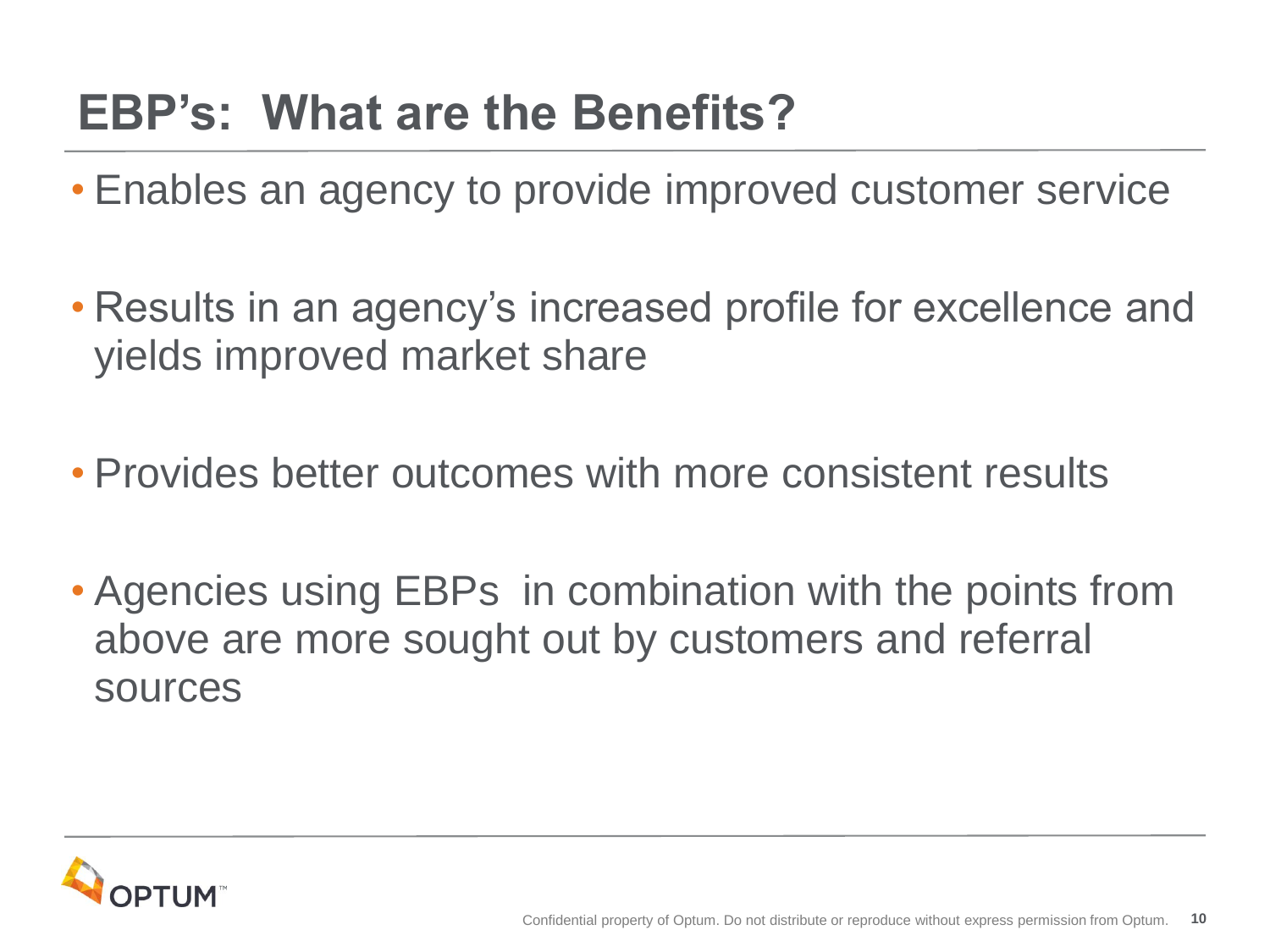# **Recovery/Resiliency and EBP:**

- **Recovery** in the context of mental health considerations is a relatively new idea, although it has been an important component of SUDs treatment for many years.
	- From the perspective of the consumer advocate, "the concept of recovery has evolved to mean the individual process by which an individual consumer comes to grips with the illness and by which he or she learns to cope with the symptoms and limitations the illness causes."

(Turning Knowledge into Practice, 2003)

• **Resiliency** refers to the capacity of a human being to survive and thrive in the face of adversity. It is a term that can be applied to people of any age. It affirms the importance of incorporating all of the elements of support in a child/family or adult's effort to regain and maintain balance in life activities. This is often considered especially in the context of treating children and the family as they continue in their development

Brene` Brown (2010)

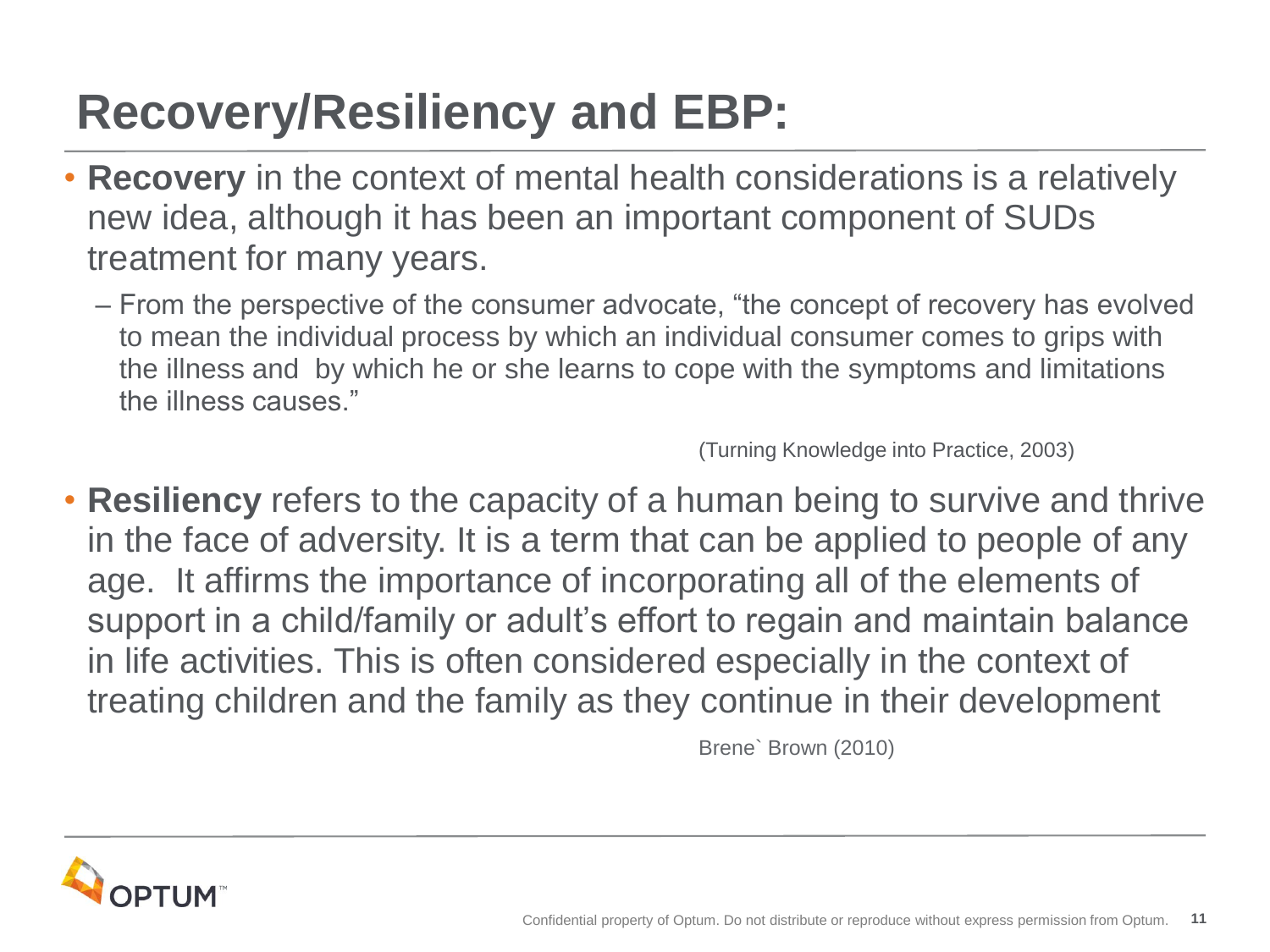# **Recovery/Resiliency and EBP:**

- Recovery and Resiliency concepts incorporate the consumer's role and responsibility in the course of treatment:
	- EBPs enable the possibility of "informed consent" for the consumer as they exercise their options for care
	- This transparency enhances the empowerment of clients in treatment and facilitates the understanding of responsibility in the treatment paradigm.
- The recognition Recovery and Resiliency concepts affirms the underlying idea with EBPs that unique situations can be manageable and measured in the course of change:
	- **"Evidence Based Thinking" enables flexibility for the given circumstances being addressed in care**

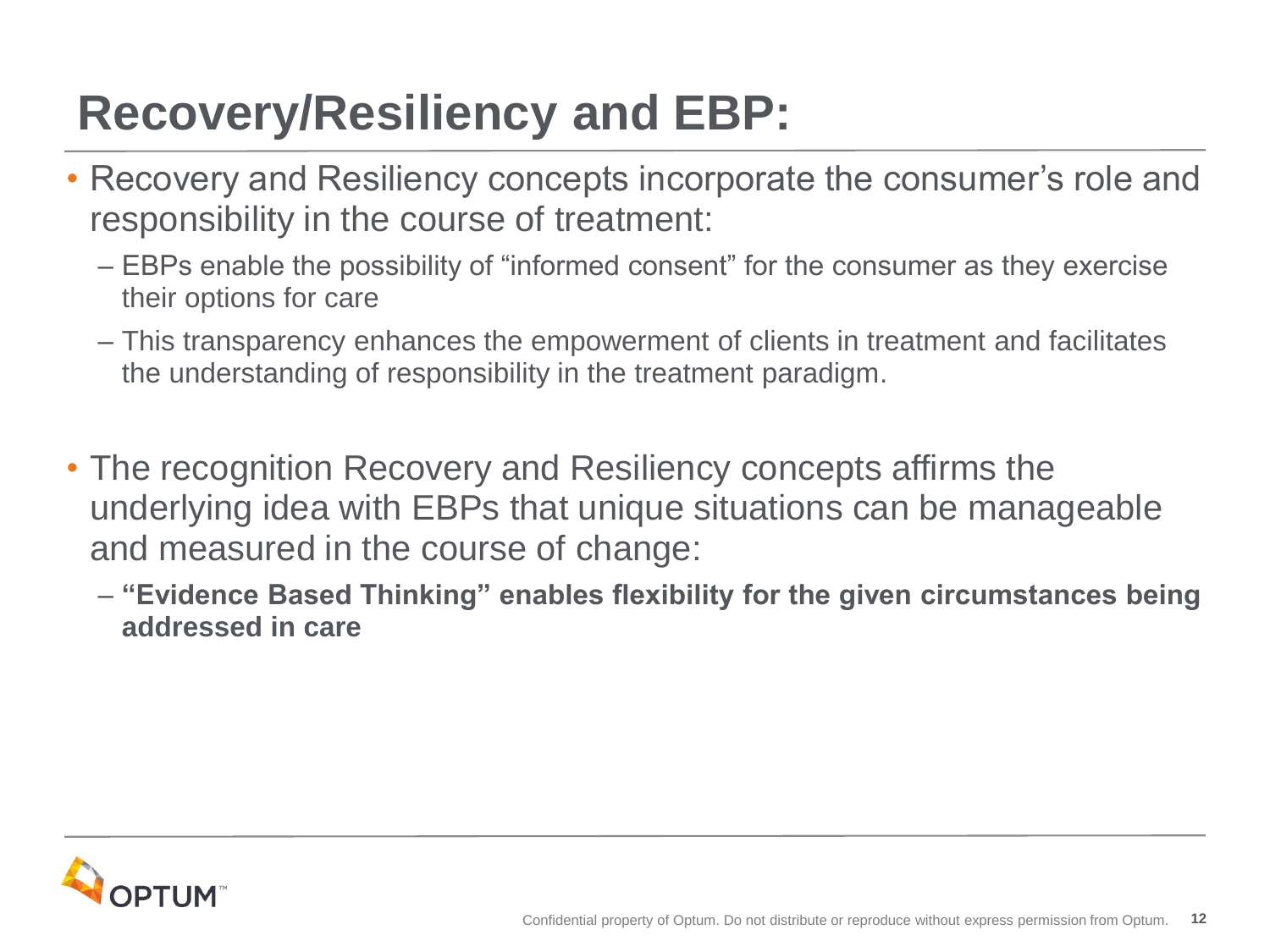### **EBP and Related Terms:**

- Best Practices Scientifically known and can be done
- Promising Practices Well known, but with limited scientific rigor
- Emerging Practices New, well received, with very little science
- Consensus Opinion Expert agreement without or little research
- Efficacious Tx Treatment with + outcomes in controlled research
- Effective Tx Treatment with + results in "real world" circumstances
- Fidelity Adherence to key elements of EBP as described in research

(Turning Knowledge into Practice, 2013)

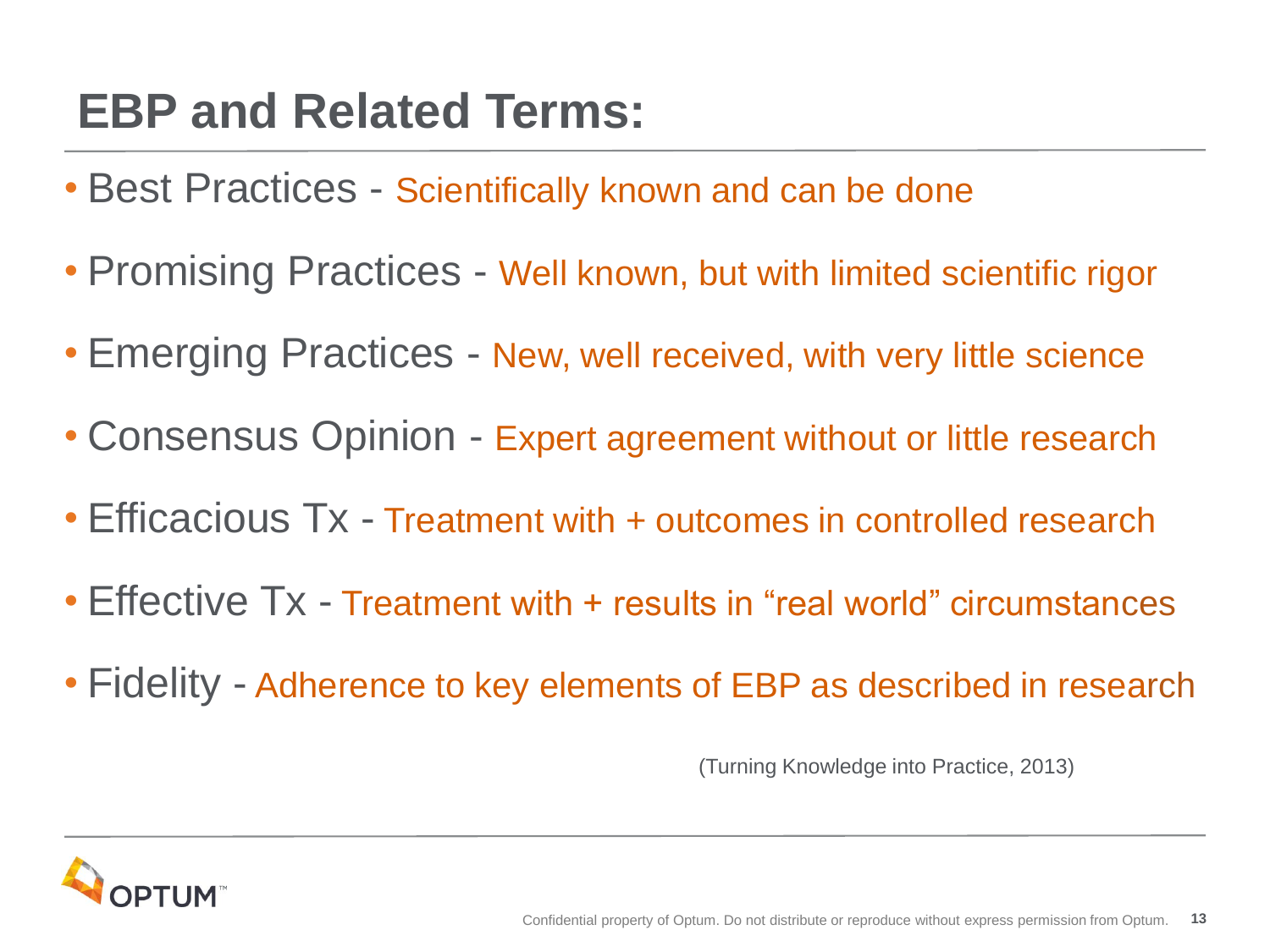# **Regarding Potential Barriers to Change**

- Individuals and Organizations should take stock of a variety of considerations that may represent obstacles to the use of EBPs:
	- Staff readiness assessment
	- Consumer assessment
	- Program/Organizational Assessment
	- Financial Assessment
	- Policy and Procedures Assessment
	- Political Assessment

(Turning Knowledge into Practice, 2013)

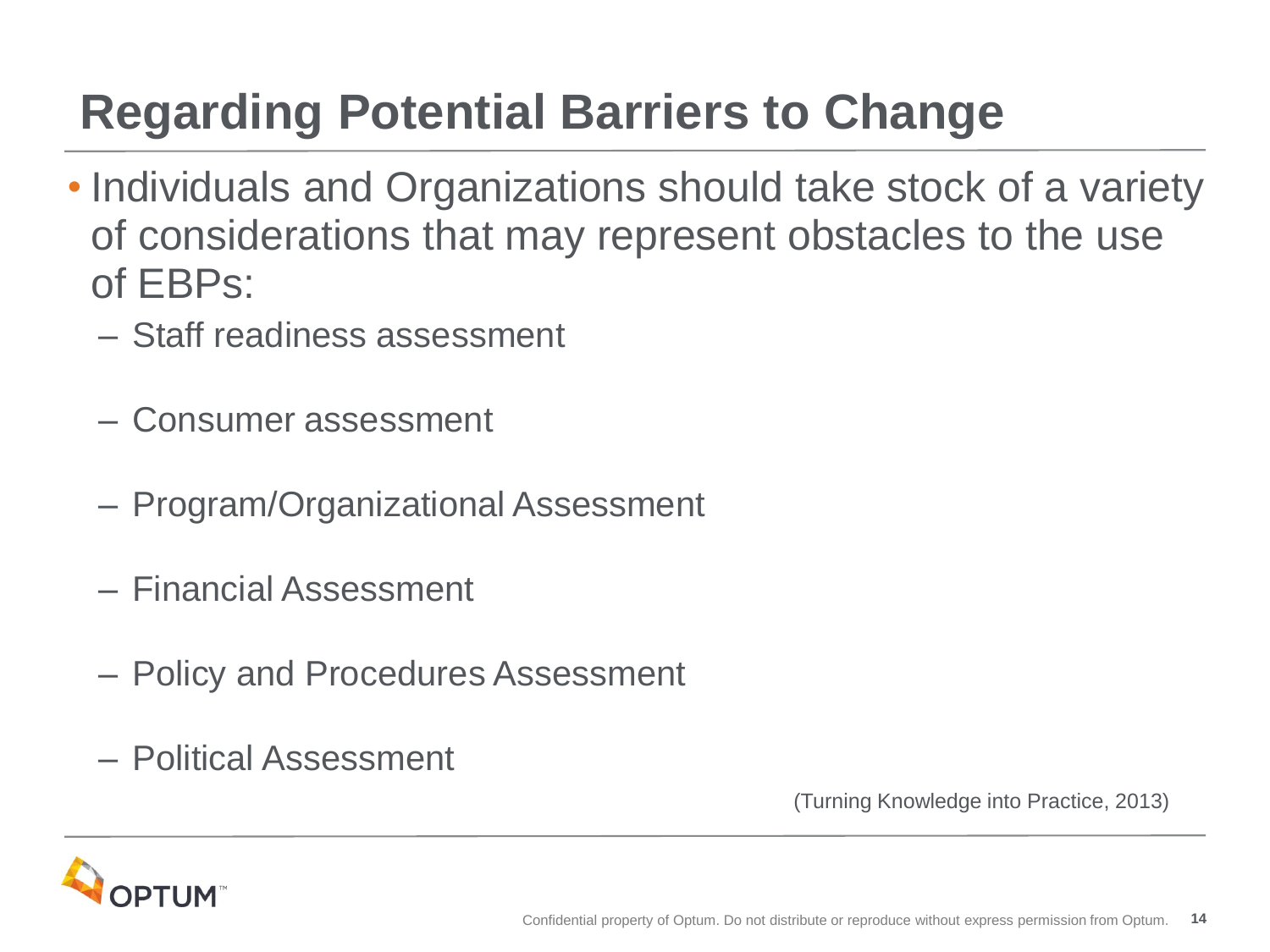## **EBP Readiness and Assessment**

• Readiness occurs at more than one level:

– Individual Practitioners

– Organization or Agency

(Turning Knowledge into Practice, 2013

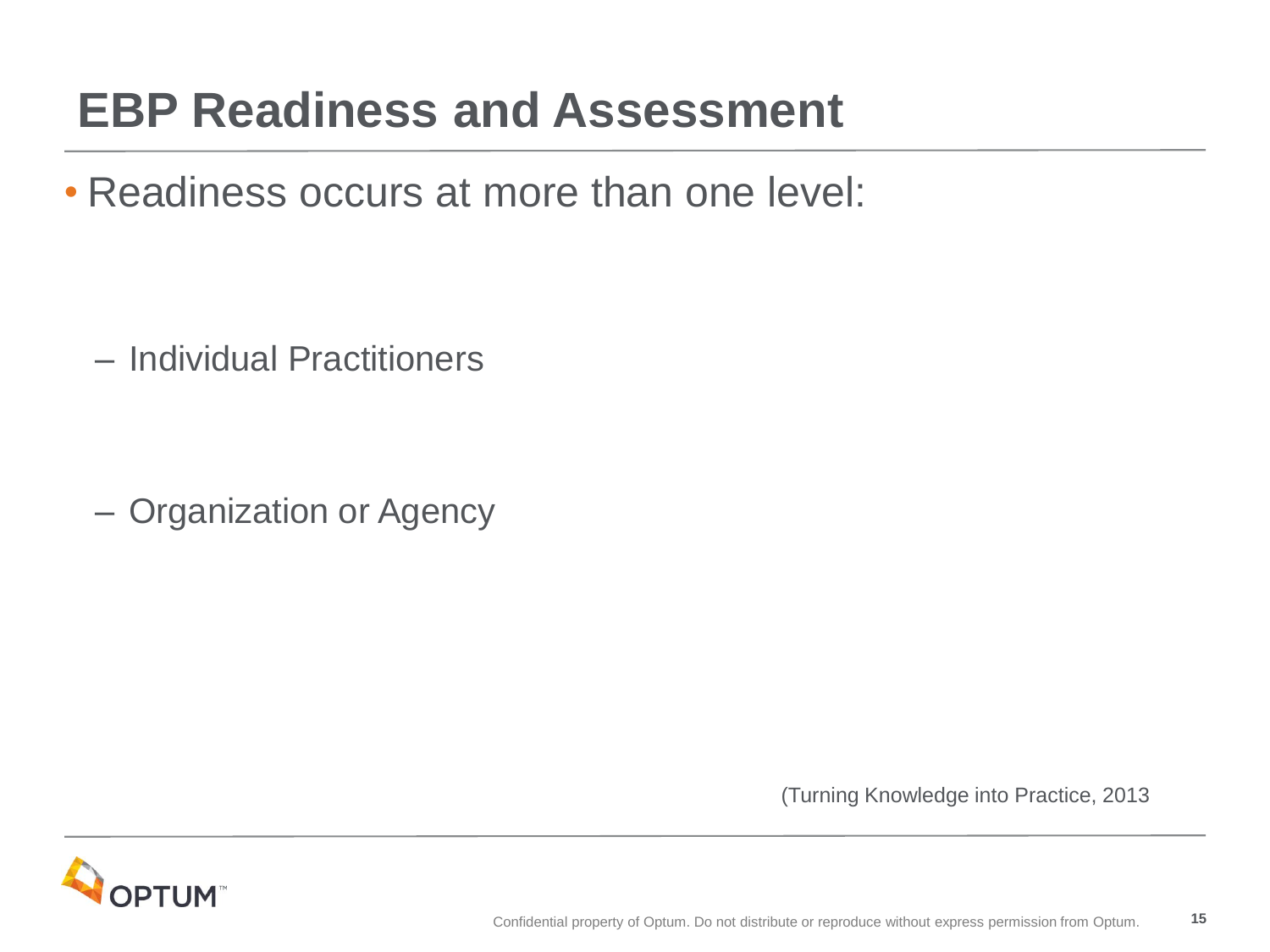#### **Readiness, Assessment & General Organizational Index (GOI)**

- Tools like the GOI enable an understanding of how an agency is functioning in relation to the general concept of evidence based practices:
	- What elements of the agency's operations are congruent with successful implementation of EBPs?
	- Does the agency's overall philosophy of practice and clinical service match with what is known in the effective use of EBPs?
- When a specific type of evidence based practice is in question, the GOI is used in tandem with a fidelity scale addressing the elements of the EBP being examined

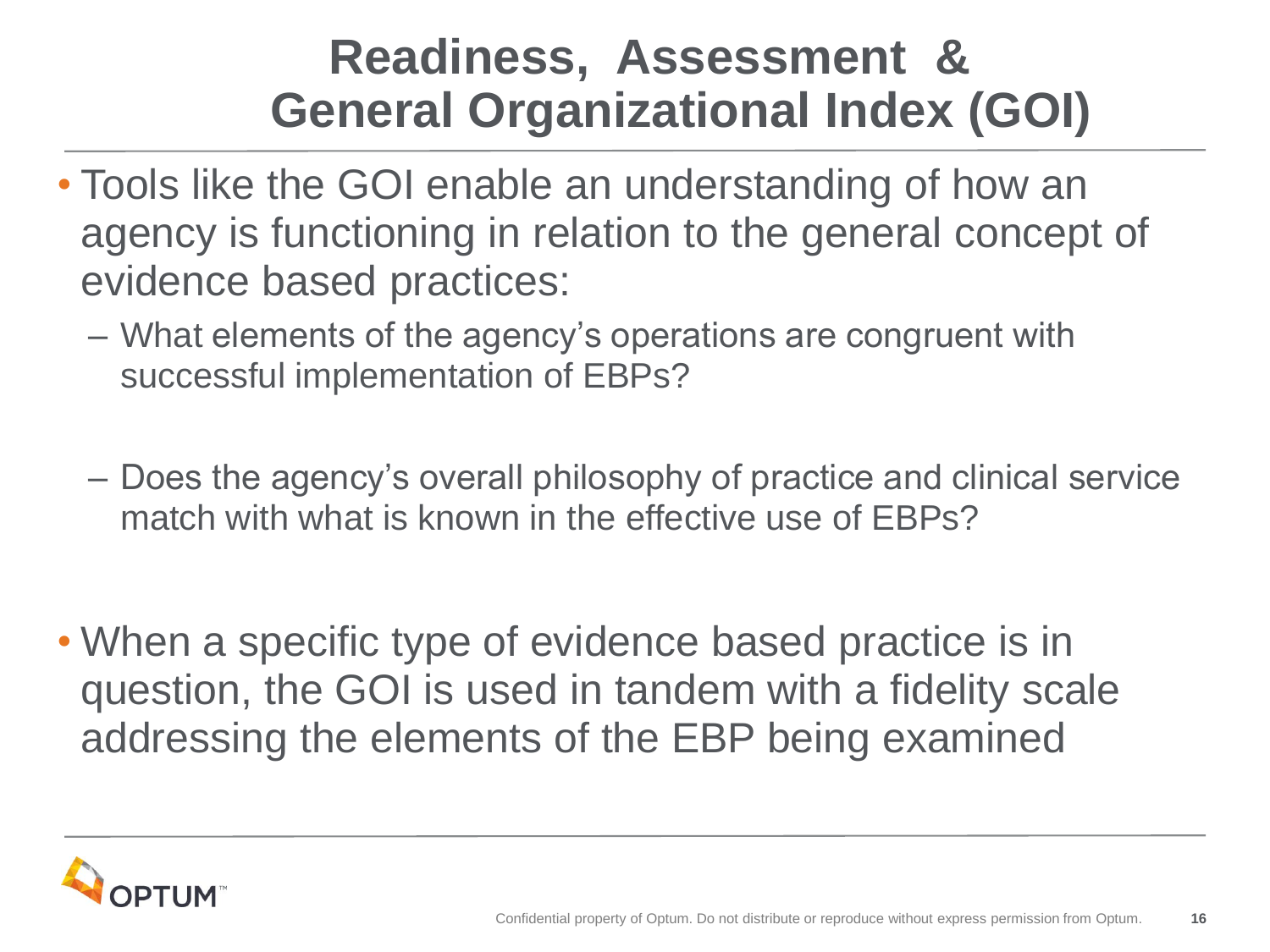#### **General Organizational Index (GOI) Elements**

| G <sub>1</sub> | <b>Program Philosophy</b>                        |
|----------------|--------------------------------------------------|
| G <sub>2</sub> | <b>Eligibility / Client Identification</b>       |
| G3             | <b>Penetration</b>                               |
| G4             | <b>Assessment</b>                                |
| G5             | <b>Individualized Treatment Plan</b>             |
| G6             | <b>Individualized Treatment</b>                  |
| G7             | <b>Training</b>                                  |
| G8             | <b>Supervision</b>                               |
| G9             | <b>Process Monitoring</b>                        |
| G10            | <b>Outcome Monitoring</b>                        |
| G11            | <b>Quality Assurance (QA)</b>                    |
| G12            | <b>Client Choice Regarding Service Provision</b> |

Capobianco, et al.

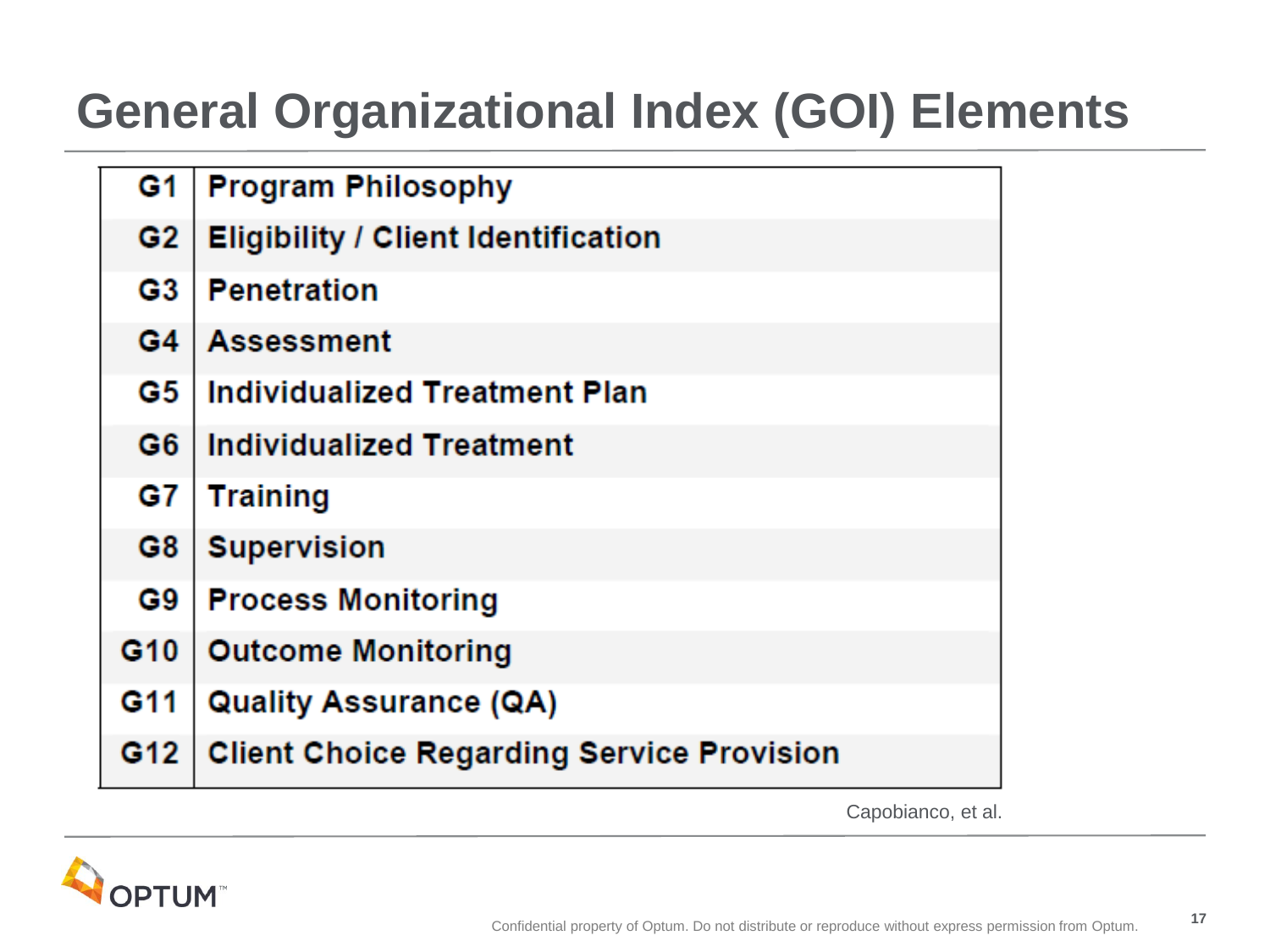#### **GOI Rating Scales**

|                                                                                                                                                                                                                                                                                                                                                                                                                           |                                                                                                                                                                           | 2                                                                                                                                                       | 3                                                                                                                                                                       | Δ                                                                                                                                                                        | 5                                                                                                                           |
|---------------------------------------------------------------------------------------------------------------------------------------------------------------------------------------------------------------------------------------------------------------------------------------------------------------------------------------------------------------------------------------------------------------------------|---------------------------------------------------------------------------------------------------------------------------------------------------------------------------|---------------------------------------------------------------------------------------------------------------------------------------------------------|-------------------------------------------------------------------------------------------------------------------------------------------------------------------------|--------------------------------------------------------------------------------------------------------------------------------------------------------------------------|-----------------------------------------------------------------------------------------------------------------------------|
| G1. Program Philosophy. The<br>program is committed to a clearly<br>articulated philosophy consistent<br>with the specific evidence-based<br>model, based on the following 5<br>sources:<br>• Program leader<br>■ Senior staff (e.g., executive<br>director, psychiatrist)<br>• Practitioners providing the EBP<br>• Clients and/or families receiving                                                                    | No more than 1<br>of the 5 sources<br>shows clear<br>understanding of<br>the program<br>philosophy<br>OR<br>All sources have<br>numerous major<br>areas of<br>discrepancy | 2 of the 5 sources<br>show clear<br>understanding of<br>the program<br>philosophy<br>OR<br>All sources have<br>several major<br>areas of<br>discrepancy | 3 of the 5 sources<br>show clear<br>understanding of<br>the program<br>philosophy<br>OR<br>Sources mostly<br>aligned to<br>program<br>philosophy, but<br>have one major | 4 of the 5 sources<br>show clear<br>understanding of<br>the program<br>philosophy<br>OR<br>Sources mostly<br>aligned to<br>program<br>philosophy, but<br>have one or two | All 5 sources<br>display a clear<br>understanding<br>and commitment<br>to the program<br>philosophy for the<br>specific EBP |
| <b>FBP</b><br>- Written materials (e.g, brochures)                                                                                                                                                                                                                                                                                                                                                                        |                                                                                                                                                                           |                                                                                                                                                         | area of<br>discrepancy                                                                                                                                                  | minor areas of<br>discrepancy                                                                                                                                            |                                                                                                                             |
| *G2. Eligibility/Client<br><b>Identification.</b> All clients with<br>severe mental illness in the<br>community support program, crisis<br>clients, and institutionalized clients<br>are screened to determine whether<br>they qualify for the EBP using<br>standardized tools or admission<br>criteria consistent with the EBP.<br>Also, the agency tracks the number<br>of eligible clients in a systematic<br>fashion. | $\leq$ 20% of clients<br>receive<br>standardized<br>screening and/or<br>agency<br><b>DOES NOT</b><br>systematically<br>track eligibility                                  | 21%-40% of<br>clients receive<br>standardized<br>screening and<br>agency<br>systematically<br>tracks eligibility                                        | 41%-60% of<br>clients receive<br>standardized<br>screening and<br>agency<br>systematically<br>tracks eligibility                                                        | 61%-80% of<br>clients receive<br>standardized<br>screening and<br>agency<br>systematically<br>tracks eligibility                                                         | >80% of clients<br>receive<br>standardized<br>screening and<br>agency<br>systematically<br>tracks eligibility               |
| *G3. Penetration. The maximum<br>number of eligible clients are served<br>by the EBP, as defined by the ratio:<br># clients receiving EBP<br># clients eligible for EBP                                                                                                                                                                                                                                                   | Ratio $\leq 20$                                                                                                                                                           | Ratio between<br>21 and 40                                                                                                                              | Ratio between<br>41 and 60                                                                                                                                              | Ratio between<br>61 and 80                                                                                                                                               | Ratio > 80                                                                                                                  |

\*These two items coded based on all clients with SMI at the site or sites where the EBP is being implemented; all other items refer specifically to those receiving the EBP.

Total # clients in target population

Total # clients eligible for EBP<br>Total # clients eligible for EBP<br>Total # clients receiving EBP

% eligible: \_\_\_\_ % Penetration rate:

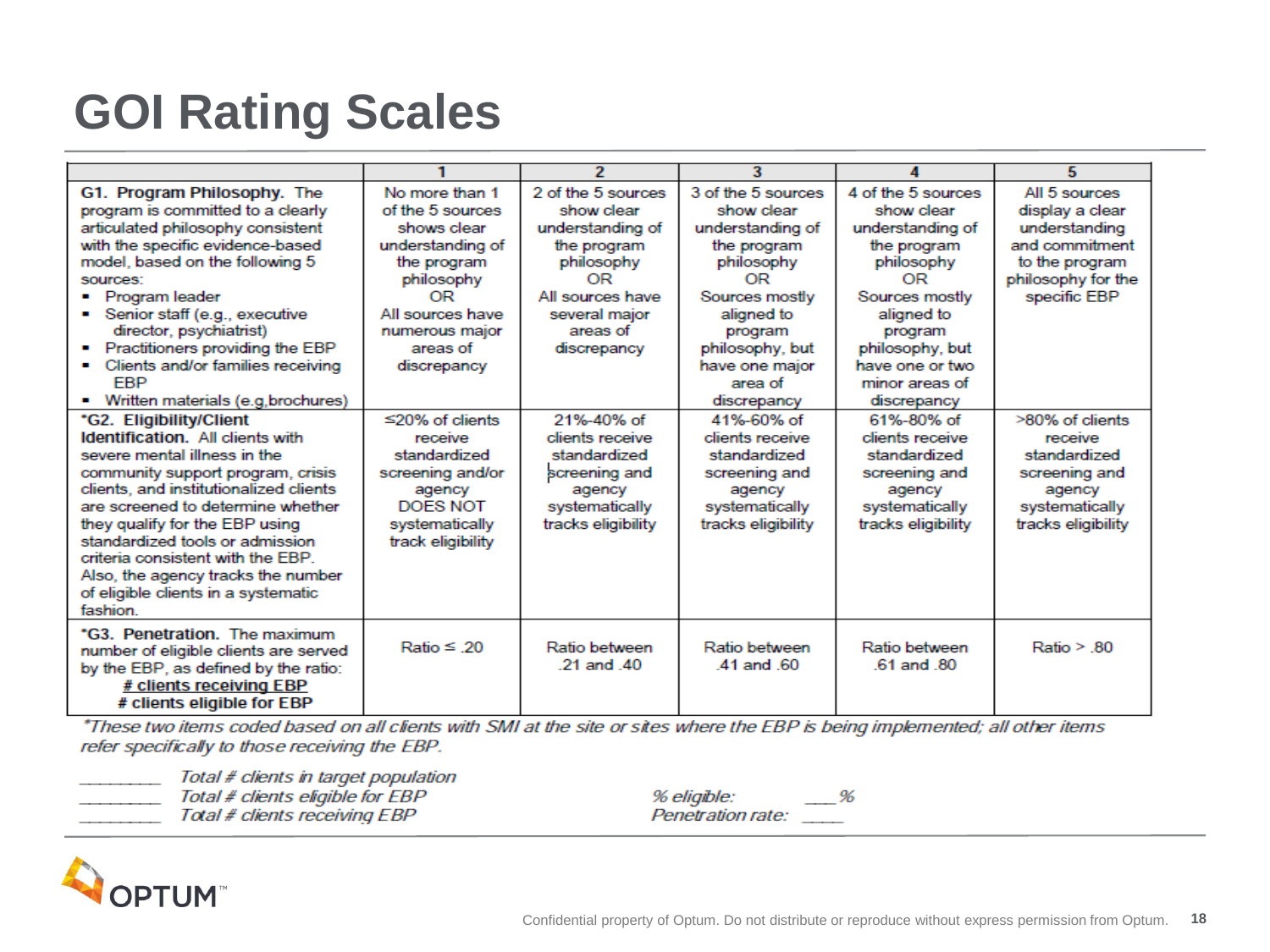|                                                                                                                                                                                                                                                                                                                                                                  |                                                                                                                                                   | 2                                                                                                                                           | 3                                                                                                                                                                                                                    | 4                                                                                                                                                                               | 5                                                                                                                                                                                              |
|------------------------------------------------------------------------------------------------------------------------------------------------------------------------------------------------------------------------------------------------------------------------------------------------------------------------------------------------------------------|---------------------------------------------------------------------------------------------------------------------------------------------------|---------------------------------------------------------------------------------------------------------------------------------------------|----------------------------------------------------------------------------------------------------------------------------------------------------------------------------------------------------------------------|---------------------------------------------------------------------------------------------------------------------------------------------------------------------------------|------------------------------------------------------------------------------------------------------------------------------------------------------------------------------------------------|
| G4. Assessment. Full<br>standardized assessment of<br>all clients who receive EBP<br>services. Assessment<br>includes history and<br>treatment of<br>medical/psychiatric/<br>substance use disorders.<br>current stages of all existing<br>disorders, vocational history,<br>any existing support network,<br>and evaluation of<br>biopsychosocial risk factors. | Assessments are<br>completely absent<br>or completely non-<br>standardized                                                                        | Pervasive deficiencies<br>in two of the following:<br>Standardization,<br>Quality of<br>assessments.<br>Timeliness.<br>Comprehensive-ness   | Pervasive deficiencies<br>in one of the<br>following:<br>Standardization,<br>Quality of<br>assessments,<br>Timeliness.<br>Comprehensive-ness                                                                         | 61%-80% of clients<br>receive<br>standardized, high<br>quality<br>assessments at<br>least annually<br>0R<br>Information is<br>deficient for one or<br>two assessment<br>domains | >80% of clients<br>receive<br>standardized, high<br>quality<br>assessments, the<br>information is<br>comprehensive<br>across all<br>assessment<br>domains, and<br>updated at least<br>annually |
| G5. Individualized<br><b>Treatment Plan.</b> For all<br>EBP dients, there is an<br>explicit, individualized<br>treatment plan related to the<br><b>EBP</b> that is consistent with<br>assessment and updated<br>every 3 months.                                                                                                                                  | $\leq$ 20% of clients<br>served by EBP<br>have an explicit<br>individualized<br>treatment plan,<br>related to the EBP,<br>updated every 3<br>mos. | 21%-40% of clients<br>served by EBP have<br>an explicit<br>individualized<br>treatment plan,<br>related to the EBP.<br>updated every 3 mos. | 41%-60% of clients<br>served by EBP have<br>an individualized<br>treatment plan,<br>related to the EBP,<br>updated every 3 mos.<br>OR Individualized<br>treatment plan is<br>updated every 6 mos.<br>for all clients | 61%-80% of clients<br>served by EBP<br>have an explicit<br>individualized<br>treatment plan,<br>related to the EBP,<br>updated every 3<br>mos.                                  | >80% of clients<br>served by EBP have<br>an explicit<br>individualized<br>treatment plan<br>related to the EBP,<br>updated every 3<br>mos.                                                     |

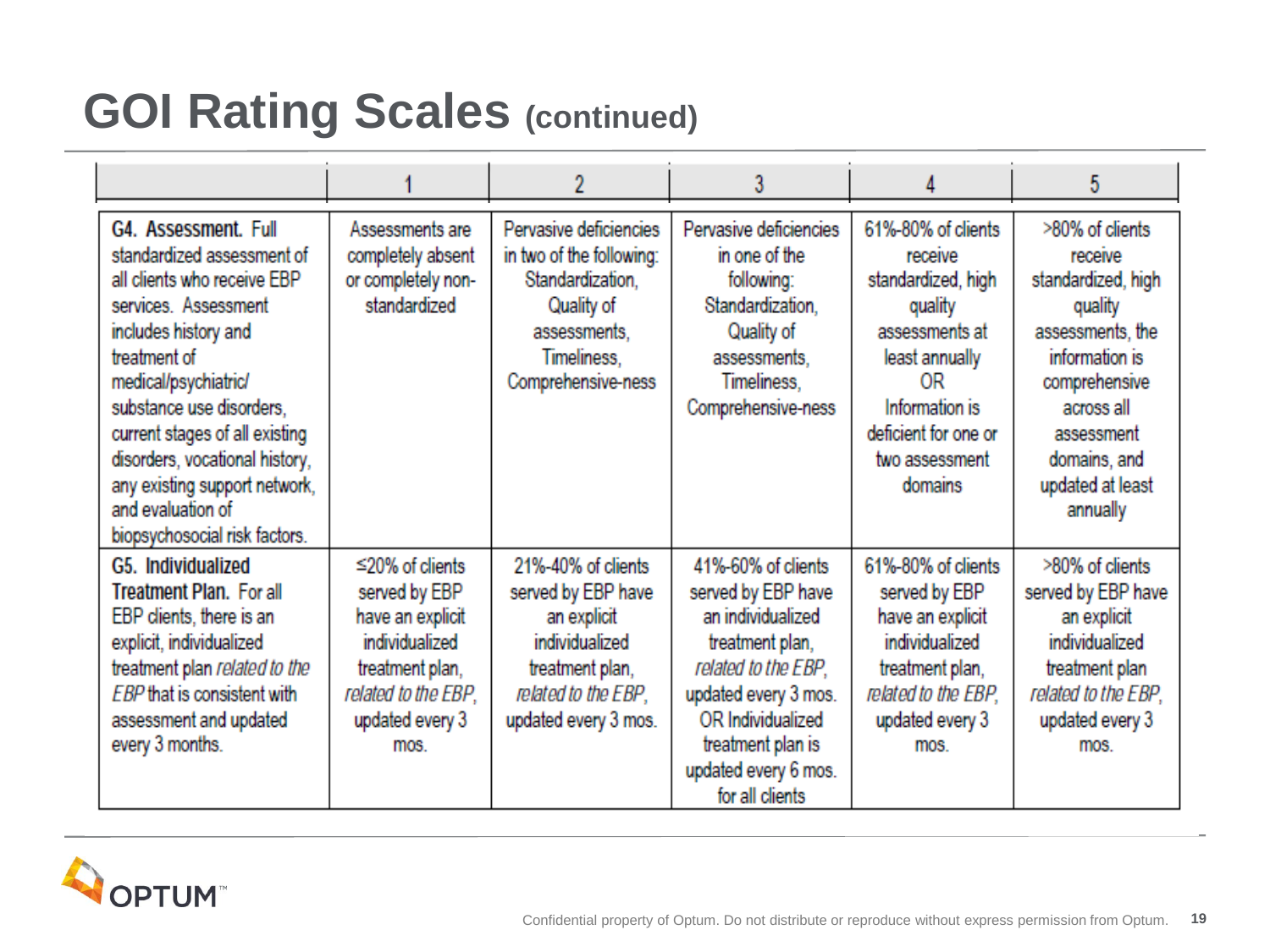|                                                                                                                                                                                                                                                                                                                                  |                                                                                                                           | 2                                                                                                                                                                          | 3                                                                                                                                                           |                                                                                                                                                                              | 5                                                                                                                                                                                               |
|----------------------------------------------------------------------------------------------------------------------------------------------------------------------------------------------------------------------------------------------------------------------------------------------------------------------------------|---------------------------------------------------------------------------------------------------------------------------|----------------------------------------------------------------------------------------------------------------------------------------------------------------------------|-------------------------------------------------------------------------------------------------------------------------------------------------------------|------------------------------------------------------------------------------------------------------------------------------------------------------------------------------|-------------------------------------------------------------------------------------------------------------------------------------------------------------------------------------------------|
| G6. Individualized<br>Treatment. All EBP clients<br>receive individualized<br>treatment meeting the goals<br>of the EBP.                                                                                                                                                                                                         | $\leq$ 20% of clients<br>served by EBP<br>receive<br>individualized<br>services meeting<br>the goals of the<br><b>FBP</b> | 21%-40% of clients<br>served by EBP<br>receive individualized<br>services meeting the<br>goals of the EBP                                                                  | 41%-60% of clients<br>served by EBP<br>receive individualized<br>services meeting the<br>goals of the EBP                                                   | 61% - 80% of<br>clients served by<br><b>EBP</b> receive<br>individualized<br>services meeting<br>the goals of the<br><b>FBP</b>                                              | >80% of clients<br>served by EBP<br>receive<br>individualized<br>services meeting<br>the goals of the<br><b>EBP</b>                                                                             |
| G7. Training. All new<br>practitioners receive<br>standardized training in the<br>EBP (at least a 2-day<br>workshop or its equivalent)<br>within 2 months of hiring.<br>Existing practitioners receive<br>annual refresher training (at<br>least 1-day workshop or its<br>equivalent).                                           | ≤20% of<br>practitioners<br>receive<br>standardized<br>training annually                                                  | 21%-40% of<br>practitioners receive<br>standardized training<br>annually                                                                                                   | 41%-60% of<br>practitioners receive<br>standardized training<br>annually                                                                                    | 61%-80% of<br>practitioners<br>receive<br>standardized<br>training annually                                                                                                  | $>80\%$ of<br>practitioners receive<br>standardized<br>training annually                                                                                                                        |
| G8. Supervision. EBP<br>practitioners receive<br>structured, weekly<br>supervision (group or<br>individual format) from a<br>practitioner experienced in<br>the particular EBP. The<br>supervision should be client-<br>centered and explicitly<br>address the EBP model and<br>its application to specific<br>client situations | ≤20% of<br>practitioners<br>receive supervision                                                                           | 21% - 40% of<br>practitioners receive<br>weekly structured<br>client-centered<br>supervision<br>OR<br>All EBP practitioners<br>receive supervision on<br>an informal basis | 41%-60% of<br>practitioners receive<br>weekly structured<br>client-centered<br>supervision<br>OR<br>All EBP practitioners<br>receive supervision<br>monthly | 61%-80% of EBP<br>practitioners<br>receive weekly<br>structured client-<br>centered<br>supervision<br>OR<br>All FRP<br>practitioners<br>receive supervision<br>twice a month | >80% of EBP<br>practitioners receive<br>structured weekly<br>supervision.<br>focusing on specific<br>clients, in sessions<br>that explicitly<br>address the FBP<br>model and its<br>application |

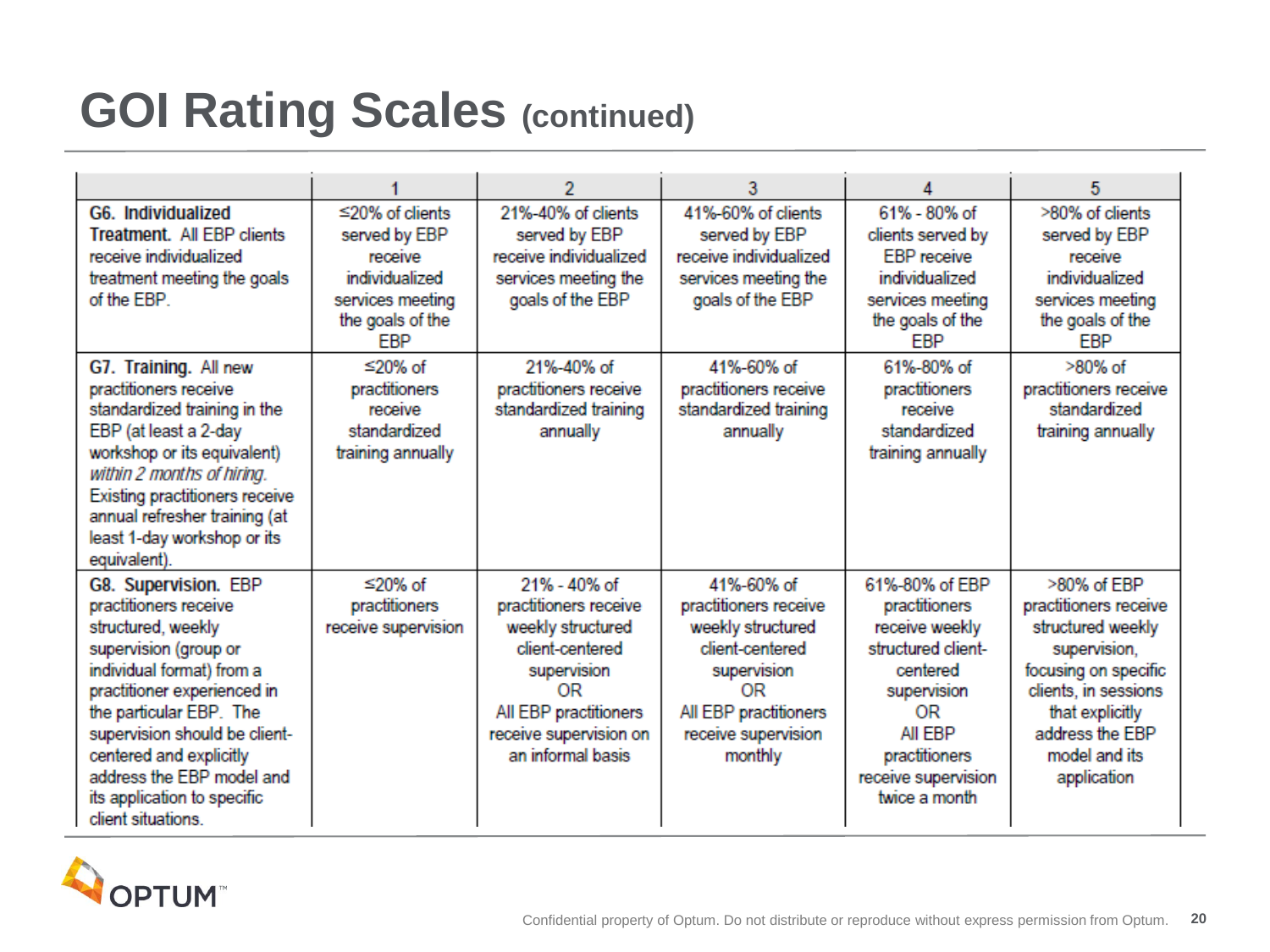|                                                                                                                                                                                                                                                                                                                                                                    |                                                | 2                                                                                                         | 3                                                                                                                                                                                                                                             | Δ                                                                                                                                                                                                             | 5                                                                                                                                         |
|--------------------------------------------------------------------------------------------------------------------------------------------------------------------------------------------------------------------------------------------------------------------------------------------------------------------------------------------------------------------|------------------------------------------------|-----------------------------------------------------------------------------------------------------------|-----------------------------------------------------------------------------------------------------------------------------------------------------------------------------------------------------------------------------------------------|---------------------------------------------------------------------------------------------------------------------------------------------------------------------------------------------------------------|-------------------------------------------------------------------------------------------------------------------------------------------|
| G9. Process Monitoring.<br>Supervisors and program<br>leaders monitor the process<br>of implementing the EBP<br>every 6 months and use the<br>data to improve the program.<br>Monitoring involves a<br>standardized approach, e.g.,<br>use of a fidelity scale or other<br>comprehensive set of<br>process indicators.                                             | No attempt at<br>monitoring process<br>is made | Informal process<br>monitoring is used at<br>least annually                                               | Process monitoring is<br>deficient on 2 of these<br>3 criteria: (1)<br>Comprehensive &<br>standardized; (2)<br>Completed every 6<br>mos.; (3) Used to<br>guide program<br>improvements OR<br>Standardized<br>monitoring done<br>annually only | Process monitoring<br>is deficient on one<br>of these three<br>criteria: (1)<br>Comprehensive<br>and standardized:<br>(2) Completed<br>every 6 months; (3)<br>Used to guide<br>program<br><i>improvements</i> | Standardized<br>comprehensive<br>process monitoring<br>occurs at least<br>every 6 mos. and is<br>used to guide<br>program<br>improvements |
| G10. Outcome Monitoring.<br>Supervisors/program leaders<br>monitor the outcomes for<br>EBP clients every 3 months<br>and share the data with EBP<br>practitioners. Monitoring<br>involves a standardized<br>approach to assessing a key<br>outcome related to the EBP.<br>e.g., psychiatric admissions,<br>substance abuse treatment<br>scale, or employment rate. | No outcome<br>monitoring occurs                | Outcome monitoring<br>occurs at least once a<br>year, but results are<br>not shared with<br>practitioners | Standardized<br>outcome monitoring<br>occurs at least once a<br>year and results are<br>shared with<br>practitioners                                                                                                                          | Standardized<br>outcome monitoring<br>occurs at least<br>twice a year and<br>results are shared<br>with practitioners                                                                                         | Standardized<br>outcome monitoring<br>occurs quarterly and<br>results are shared<br>with EBP<br>practitioners                             |
| <b>G11. Quality Assurance</b><br>(QA). The agency has a QA<br>Committee or implementation<br>steering committee with an<br>explicit plan to review the<br>EBP, or components of the<br>program, every 6 months.                                                                                                                                                    | No review or no<br>committee                   | QA committee has<br>been formed, but no<br>reviews have been<br>completed                                 | Explicit QA review<br>occurs less than<br>annually OR<br>OA review is<br>superficial                                                                                                                                                          | Explicit QA review<br>occurs annually                                                                                                                                                                         | Explicit review every<br>6 months by a QA<br>group or steering<br>committee for the<br><b>FBP</b>                                         |

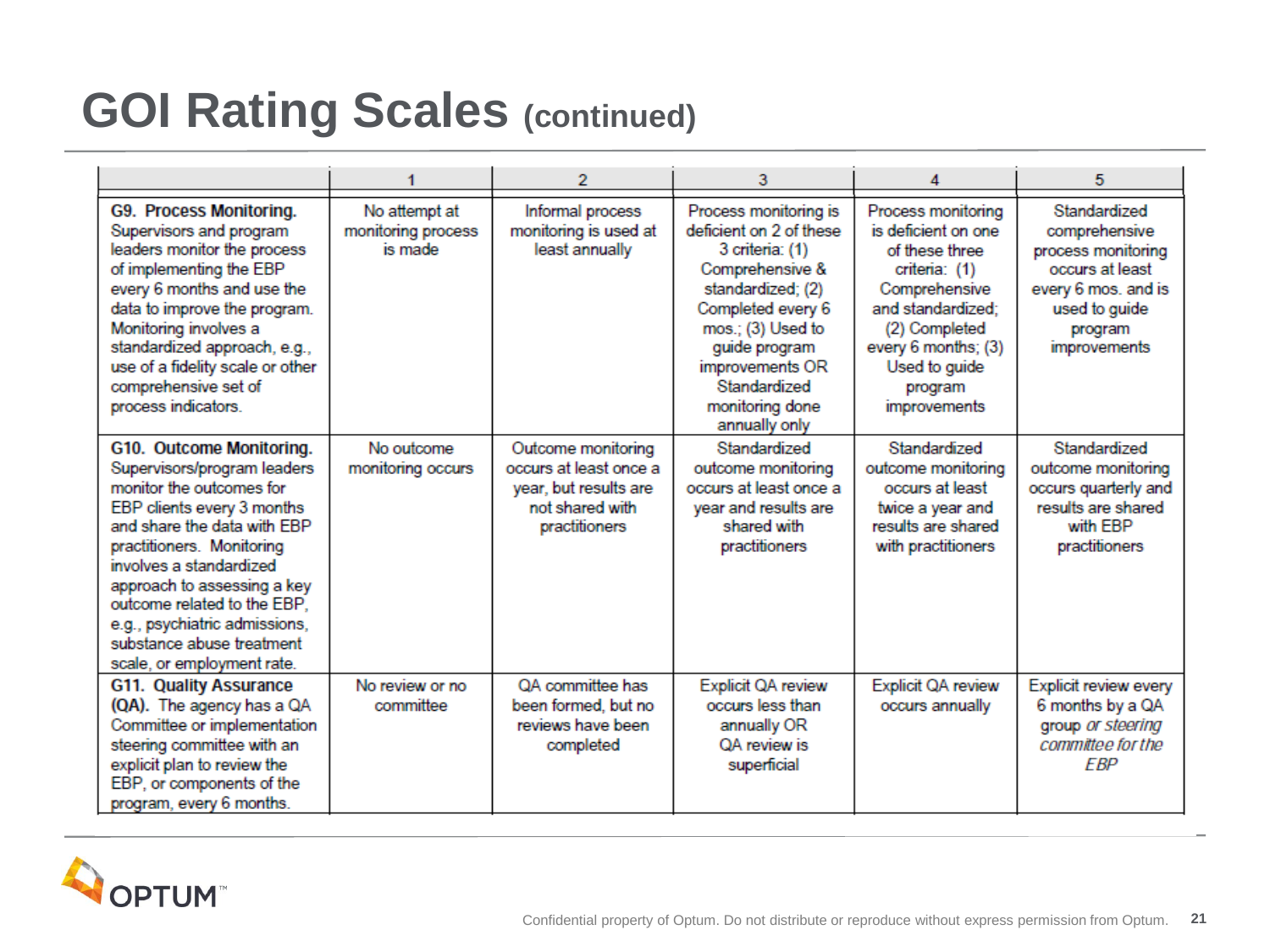| <b>G12. Client Choice</b><br><b>Regarding Service</b>                                                                                                                               | Client-centered<br>services are absent         | Few sources agree<br>that type and                    | Half sources agree<br>that type and                   | Most sources agree<br>that type and                                                                            | All sources agree<br>that type and                    |
|-------------------------------------------------------------------------------------------------------------------------------------------------------------------------------------|------------------------------------------------|-------------------------------------------------------|-------------------------------------------------------|----------------------------------------------------------------------------------------------------------------|-------------------------------------------------------|
| <b>Provision. All clients</b><br>receiving EBP services are<br>offered choices; the EBP<br>practitioners consider and<br>abide by client preferences<br>for treatment when offering | (or all EBP<br>decisions are made<br>by staff) | frequency of EBP<br>services reflect client<br>choice | frequency of EBP<br>services reflect client<br>choice | frequency of EBP<br>services reflect<br>client choice OR<br>Agency fully<br>embraces client<br>choice with one | frequency of EBP<br>services reflect client<br>choice |
| and providing services.                                                                                                                                                             |                                                |                                                       |                                                       | exception                                                                                                      |                                                       |

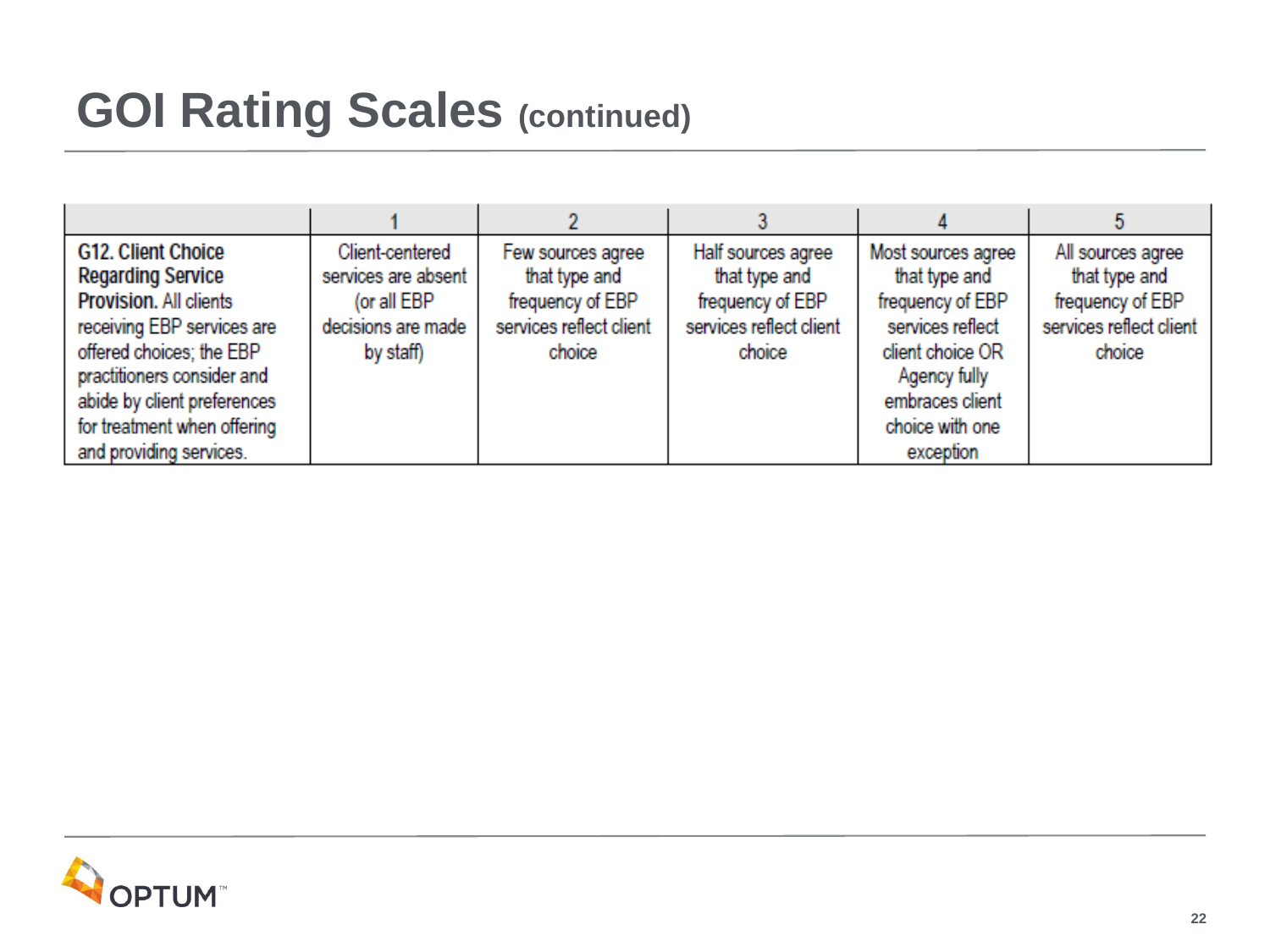# **Sources for EBP and GOI Information**

- Relias Learning: Contact your Optum Idaho Regional Network Manager
- SAMSHA:
	- [http://store.samhsa.gov/facet/Professional-Research-](http://store.samhsa.gov/facet/Professional-Research-Topics/term/Evidence-Based-Practices?pageNumber=1)[Topics/term/Evidence-Based-Practices?pageNumber=1](http://store.samhsa.gov/facet/Professional-Research-Topics/term/Evidence-Based-Practices?pageNumber=1)
	- [NREPP | View All](http://www.nrepp.samhsa.gov/ViewAll.aspx?selChar=F)
- GOI Scale available on the OptumIdaho.com website

(Turning Knowledge into Practice, 2013)

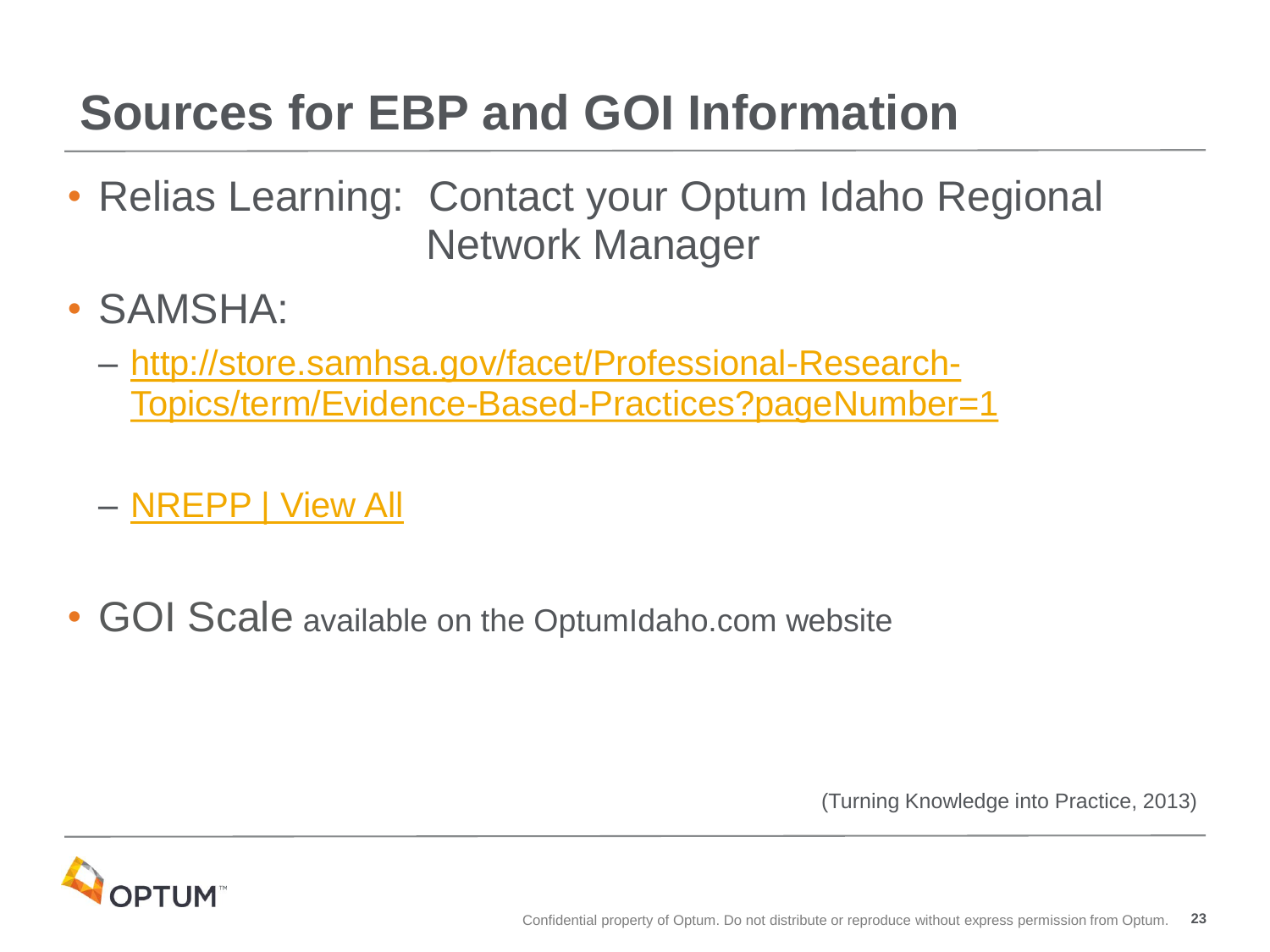# **What Have We Covered?**

- What is an Evidence Based Practice (EBP) ?
- Why are EBPs relevant?
- What is the General Organizational Index (GOI)?
- How does the GOI relate to EBP?
- Where to go from here?